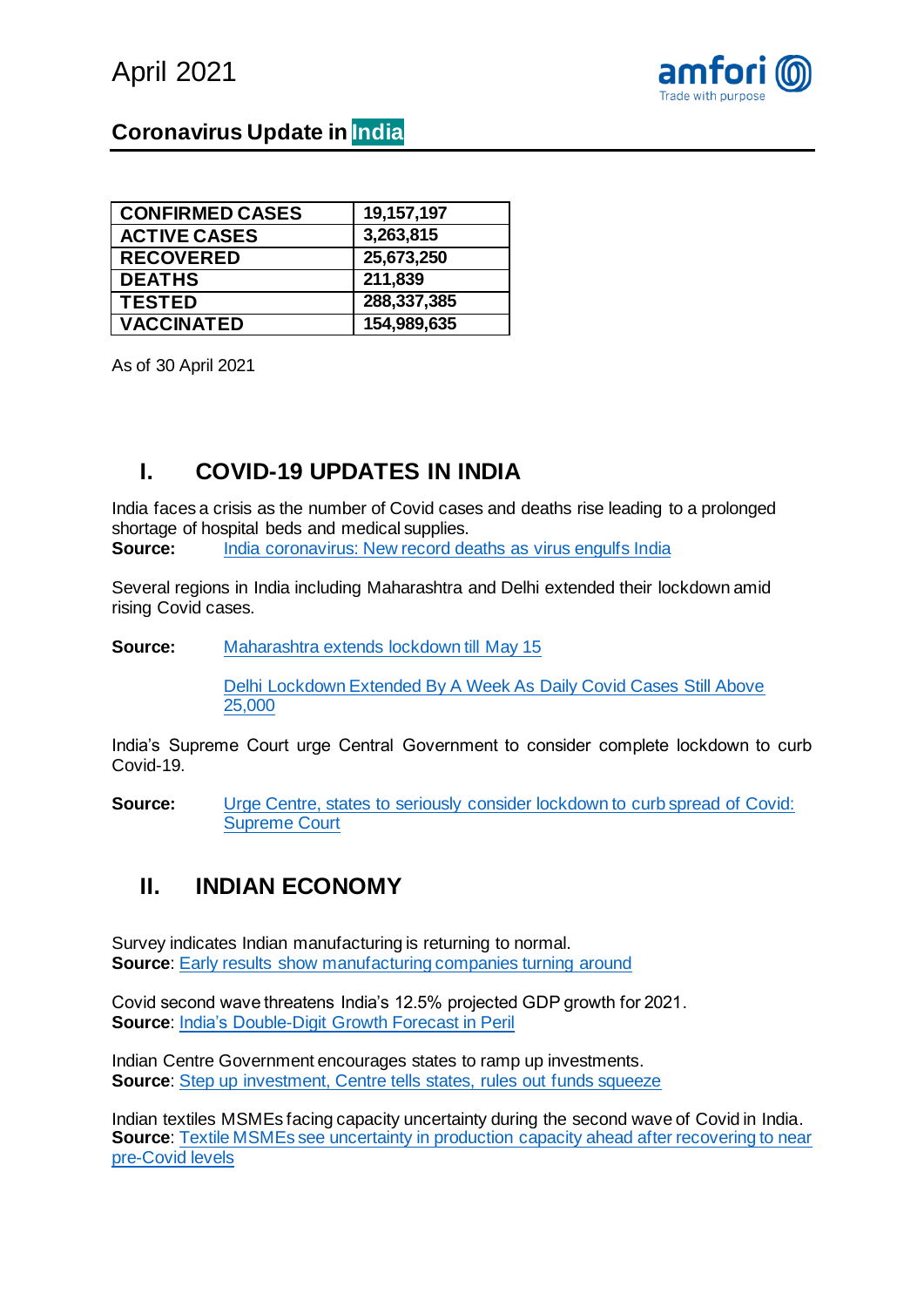



The unemployment rate in India increased in April 2021. **Source**: [Unemployment rate likely to be 8% compared to 6.5% in March in India: CMIE](https://economictimes.indiatimes.com/news/economy/indicators/unemployment-rate-likely-to-be-8-compared-to-6-5-in-march-in-india-cmie/articleshow/82309759.cms)

# **III. TRADE**

India Trade Deficit increase to \$15.24 billion in April 2021. **Source**: [India's Foreign Trade Weakens In April Amid Second Wave Of Covid-19](https://www.bloombergquint.com/business/indias-foreign-trade-weakens-in-april-amid-second-wave-of-covid-19)

Garment industry suffer amid second Covid wave **Source:** [Indian Garment Makers hit hard by second covid wave](https://www.just-style.com/analysis/india-garment-makers-hit-hard-by-second-covid-wave_id141301.aspx)

Gujarat Spinners Association assured to supply yarn to garment makers in Tiruppur. **Source:** [Gujarat to the rescue of Tiruppur garment units](https://www.newindianexpress.com/states/tamil-nadu/2021/apr/09/gujarat-to-the-rescue-of-tiruppur-garment-units-2287716.html)

Cotton export rose in 2020 in India despite Covid restrictions **Source**: [India's cotton exports surge despite COVID-19 hurdles in 2020](https://www.moneycontrol.com/news/business/indias-cotton-exports-surge-despite-covid-19-hurdles-in-2020-6747071.html)

Indian apparel exporters seek co-operate with global man-made fibre (MMF) suppliers to address supply shortfall in the country. **Source:** [Indian apparel industry eyes collaboration with global suppliers of man-made fibre](https://www.thehindubusinessline.com/economy/indian-apparel-industry-eyes-collaboration-with-global-suppliers-of-man-made-fibre/article34297016.ece)

# **IV. LABOUR, ENVIRONMENT & SOCIAL**

TEXPROCIL stressed the importance of eradicating child labour in any form of employment across the value chain.

**Source: [CSR of Indian Textile Industry: Saying no to child labour](https://indiacsr.in/csr-of-indian-textile-industry-saying-no-to-child-labor/)** 

National Institute of Fashion Technology to introduce technical textiles as an academic subject **Source:** [India's NIFT to introduce technical textiles as an academic subject](https://www.fibre2fashion.com/news/textile-news/india-s-nift-to-introduce-technical-textiles-as-an-academic-subject-273415-newsdetails.htm)

Indian migrant workers return to their villages as Covid overwhelms Indian cities **Source**: [India's Migrants Flee to Their Villages as Covid-19 Prompts New Lockdown](https://www.wsj.com/articles/indias-migrants-flee-to-their-villages-as-covid-19-prompts-new-lockdown-11618392602)

Ministry of Environment, Forest and Climate Change has relaxed environmental norms in several industries.

**Source:** [Environment ministry eases norms for industry expansion](https://www.hindustantimes.com/india-news/environment-ministry-eases-norms-for-industry-expansion-101619809093806.html)

The United States and India launched a new high-level "U.S.-India Climate and Clean Energy Agenda 2030 Partnership.

**Source:** U.S.-India Joint Statement on Launching the U.S.-India Climate and Clean Energy [Agenda 2030 Partnership](https://www.energy.gov/articles/us-india-joint-statement-launching-us-india-climate-and-clean-energy-agenda-2030)